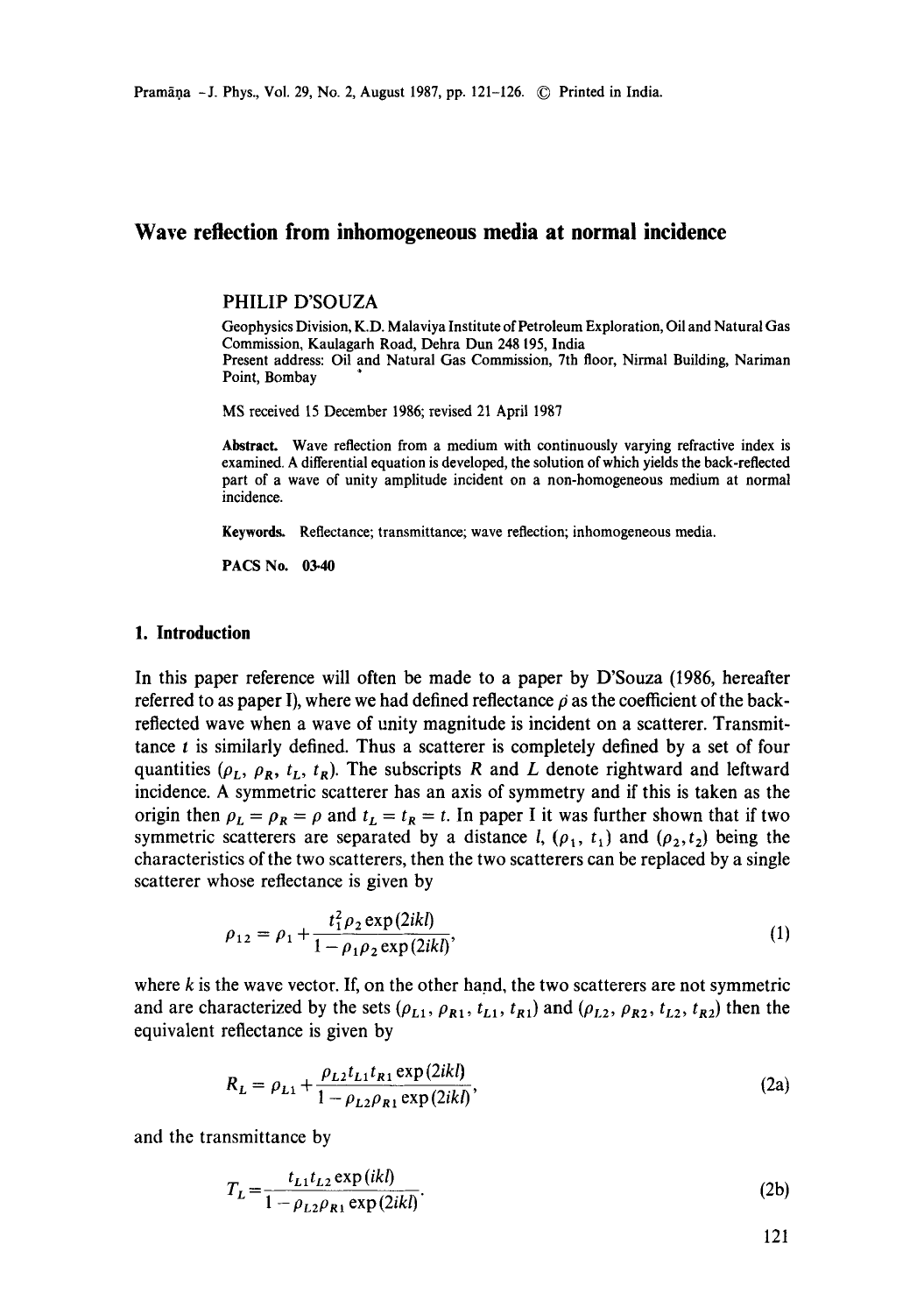Relations (1) and (2) are true for all wave phenomena including electromagnetic waves, electron waves and seismic waves and this is evident from the derivations in paper I though there it is derived exclusively for electron waves.

### **2. Continuously varying medium**

The continuously varying medium is represented in figure 1. The direction  $x$  is as indicated. Here we denote by  $y(x)$  the combined reflectance of the total medium from the origin to the point x. At x we take a slice of the succeeding medium of width  $\Delta x$  and combine it with  $y(x)$  according to equation (1). It will be noted that if  $\Delta x$  is sufficiently small then the slice can be considered a square symmetric barrier. If in equation (1) the distance I is brought to zero, it reduces to

$$
\rho_{12} = \rho_1 + t_1^2 \rho_2 / (1 - \rho_1 \rho_2). \tag{3}
$$

We let  $\Delta \rho$  be the reflectance of the small slice alone, and t be its transmittance. As  $\Delta x$ tends to zero,  $\Delta \rho$  will go to zero and t will go to 1. Let  $t = 1 - \Delta t$ , where  $\Delta t$  goes to zero as  $\Delta x$  tends to zero. Then using (3)

$$
y(x + \Delta x) = \Delta \rho + \frac{(1 - \Delta t)^2 y(x)}{1 - \Delta \rho y(x)},
$$
  

$$
y(x + \Delta x) - y(x) = \frac{(\Delta \rho - y)(1 - \Delta \rho y(x)) + (1 - \Delta t)^2 y(x)}{1 - \Delta \rho y(x)}.
$$

Ignoring the squared terms of  $\Delta \rho$  and  $\Delta t$  and ignoring  $\Delta \rho y(x)$  in comparison with '1' in the right side denominator

$$
y(x + \Delta x) - y(x) = \Delta \rho - y + y^2 \Delta \rho + (1 - 2\Delta t)y(x).
$$

Dividing throughout by  $\Delta x$  and taking the limit  $\Delta x \rightarrow 0$ 

$$
dy/dx = (1 + y2)(d\rho/dx) - 2(dt/dx)y.
$$
\n(4)

We claim the above equation to be generally true for electromagnetic waves, electron waves and seismic waves and we demonstrate and elaborate the case for EM waves below.

### 2.1 *Case I: Electromagnetic wave*

Here  $d\rho/dx$  and  $dt/dx$  for square barriers are first derived. The barrier is shown in figure 2. The wave impedances for regions I, II and III are respectively  $\eta_1, \eta_2$ , and  $\eta_3$ , the wave impedance being defined as the ratio E/H for a travelling wave. Jordan and Balmain (1983) give the following relations

$$
\rho_{L1} = (\eta_2 - \eta_1)/(\eta_2 + \eta_1), \quad t_{L1} = 2\eta_2/(\eta_1 + \eta_2), \quad \rho_{R1} = (\eta_1 - \eta_2)/(\eta_1 + \eta_2),
$$
  
\n
$$
t_{R1} = 2\eta_1/(\eta_1 + \eta_2), \quad \rho_{L2} = (\eta_1 - \eta_2)/(\eta_1 + \eta_2), \quad t_{L2} = 2\eta_1/(\eta_1 + \eta_2),
$$
  
\n
$$
\rho_{R2} = (\eta_2 - \eta_1)/(\eta_1 + \eta_2), \quad t_{R2} = 2\eta_2/(\eta_1 + \eta_2).
$$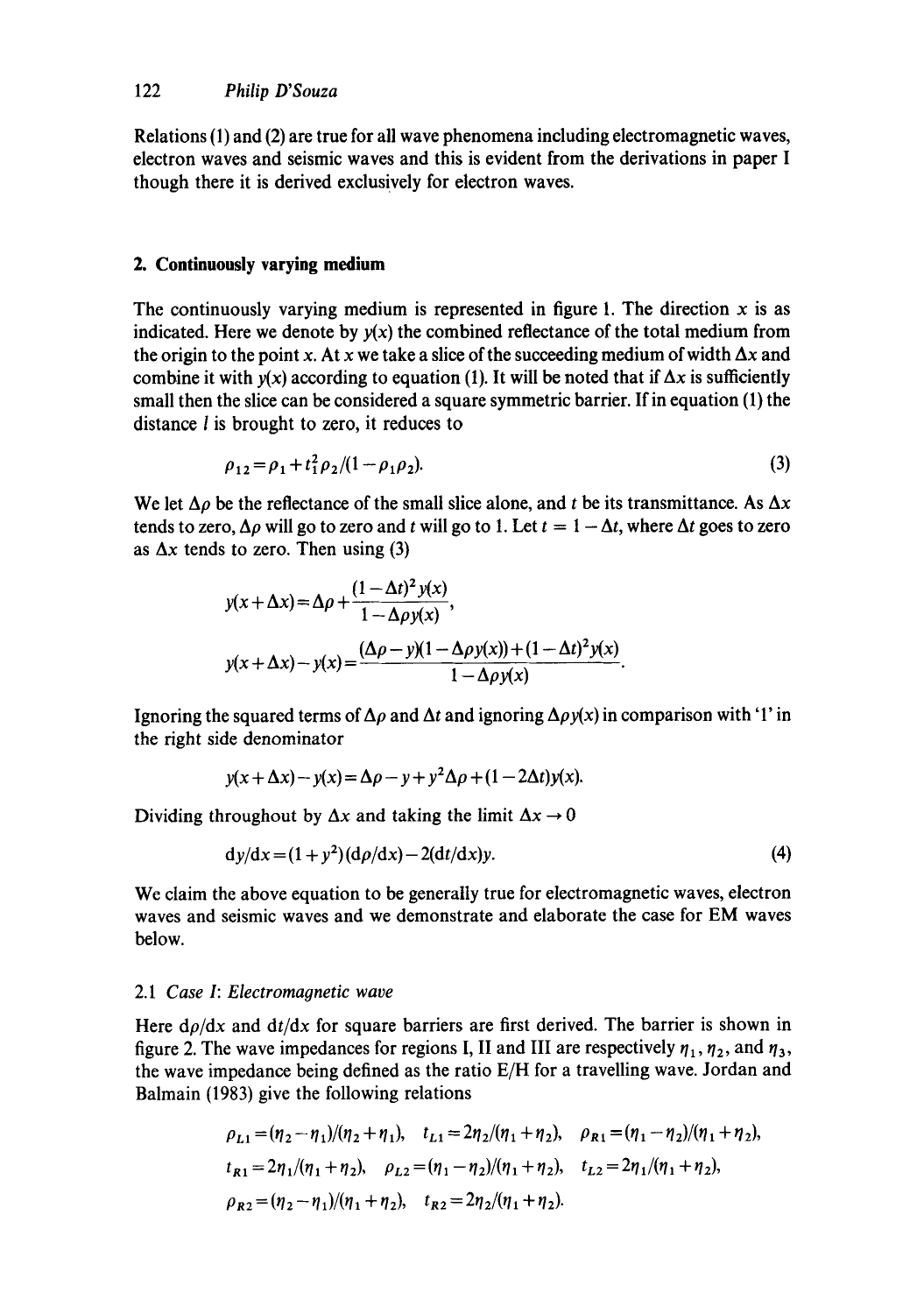

 $\eta_1$  $\eta_2$ **r/3**  I  $\rm{II}$  $\scriptstyle\rm III$  $\cdot$  t  $\cdot$ 

Figure 1. The inhomogeneous barrier.



Letting

$$
\rho = (\eta_2 - \eta_1)/(\eta_1 + \eta_2),
$$
  
\n
$$
\rho_{L1} = \rho = -\rho_{R1} = -\rho_{L2} = \rho_{R2},
$$
  
\n
$$
t_{L1} = 1 + \rho = t_{R2}, t_{R1} = t_{L2} = 1 - \rho.
$$

Thus from (2a)

$$
\rho_{\beta} = \rho - \frac{(1 - \rho^2)\rho \exp(2ikl)}{1 - \rho^2 \exp(2ikl)},
$$
  
= 
$$
\frac{\rho[1 - \exp(2ikl)]}{1 - \rho^2 \exp(2ikl)},
$$
  
= 
$$
\frac{(\eta_2^2 - \eta_1^2)[1 - \exp(2ikl)]}{(\eta_1 + \eta_2)^2 - (\eta_1 - \eta_2)^2 \exp(2ikl)},
$$

where  $l$  is the width of the barrier.

In the limit as  $l = \Delta x \rightarrow 0$ 

$$
\Delta \rho = \frac{(\eta_2^2 - \eta_1^2)(-2ik\Delta x)}{(\eta_1 + \eta_2)^2 - (\eta_1 - \eta_2)^2}
$$
  

$$
\Delta \rho / \Delta x = \left(\frac{\eta_2^2 - \eta_1^2}{4\eta_1 \eta_2}\right)(-2ik).
$$
 (5)

Similarly (2b) becomes

$$
t_{\beta} = \frac{(1-\rho^2)\exp(ikl)}{1-\rho^2\exp(2ikl)}
$$

$$
-t_{\beta} = \Delta t = \frac{[1-\exp(ikl)]-\rho^2[\exp(2ikl)-\exp(ikl)]}{1-\rho^2\exp(2ikl)}.
$$

In the limit  $l=\Delta x\rightarrow 0$ 

 $\mathbf 1$ 

$$
\Delta t/\Delta x = (-ik - \rho^2 ik)/(1 - \rho^2)
$$
  
= [- (1 + \rho^2)/(1 - \rho^2)]ik,  
= [-2(\eta\_1^2 + \eta\_2^2)/4\eta\_1\eta\_2]ik (6)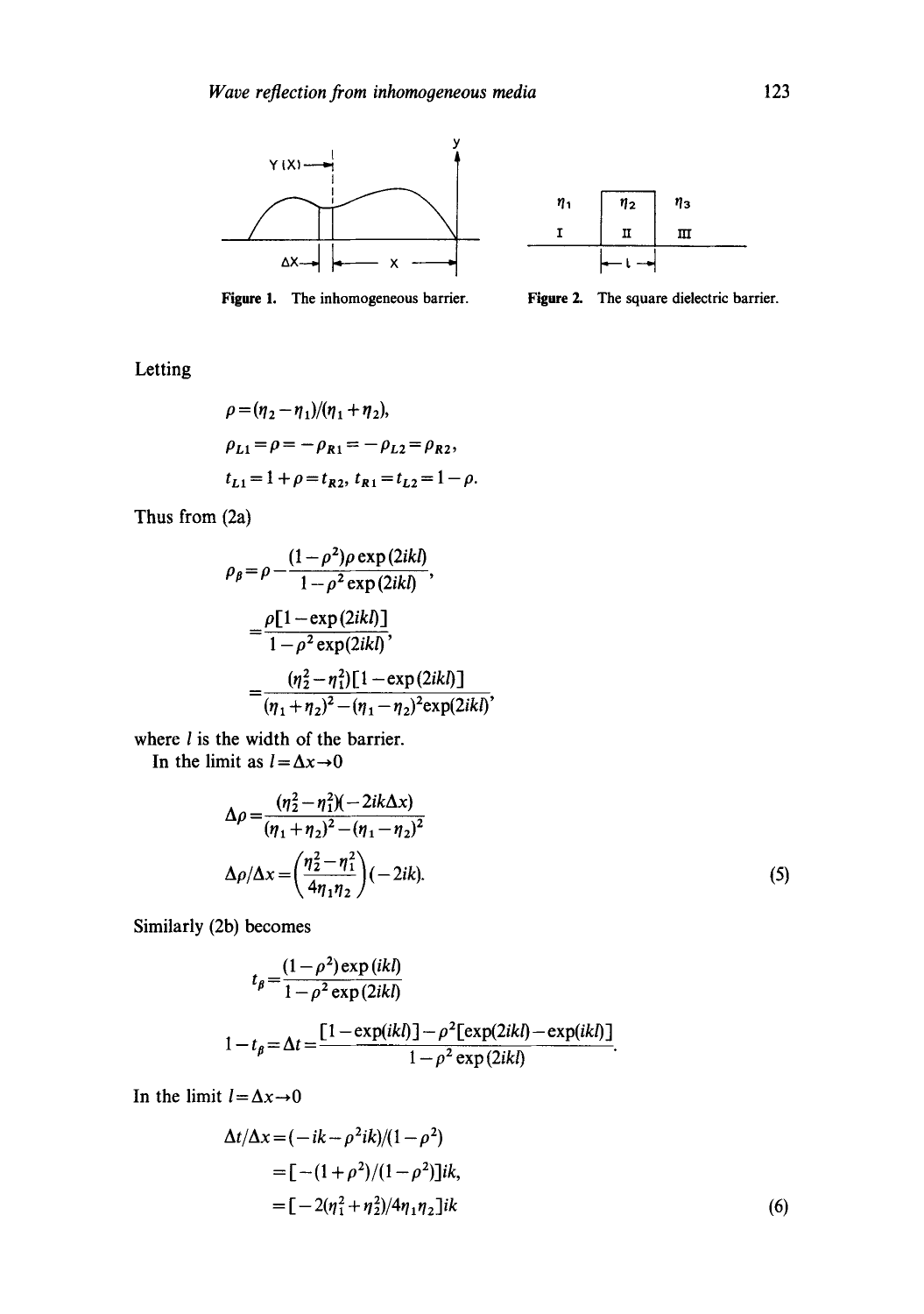Let us consider the specific case of an electromagnetic wave propagating in a nonmagnetic dielectric. Here

$$
\eta = (\mu/\varepsilon)^{1/2}
$$
; thus  $(\eta_1/\eta_2) = (\varepsilon_2/\varepsilon_1)^{1/2} = (\varepsilon_r)^{1/2} = n$ 

n is the refractive index of the medium and  $\varepsilon$  is the permittivity of the medium. Also  $c_1/c_2 = n = k/k_0$  where  $c_1$  and  $c_2$  are the velocities of propagation in free space and in the medium respectively, and  $k_0$  is the free space wave number. Thus

$$
\Delta \rho / \Delta x = \frac{1 - (\eta_1 / \eta_2)^2}{4(\eta_1 / \eta_2)} \times -2ik,
$$

$$
= \frac{1 - n^2}{2} \times -ik_0
$$

and

$$
\Delta t/\Delta x = \frac{1}{2}(1+n^2) \times -ik_0.
$$

Thus using (4)

$$
dy/dx = \frac{1 - n^2}{2}(-ik_0)(1 + y^2) - 2y\left(\frac{1 + n^2}{2}\right)(-ik_0),
$$
  
\n
$$
dy/dx = \frac{-ik_0}{2}[(1 - y)^2 - n^2(x)(1 + y)^2].
$$
\n(7)

For the special case of ionospheric propagation, Jordan and Balmain (1983) give  $n^2 = 1 - \frac{81N(x)}{f^2}$  where  $N(x)$  is the electron density and f the frequency; thus (7) becomes

$$
dy/dx = -\frac{ik_0}{2} \left[ (1-y)^2 - \left( 1 - \frac{81N(x)}{f^2} \right) (1+y)^2 \right].
$$
 (8)

Here y is the net reflectance of the backscattered wave. Through equation  $(8)$ backscattering from the ionosphere can be calculated.

# 2.2 *Case lI: Seismic waves*

For such waves the derivation is analogous, equations (5) and (6) being the same except that the wave impedances are termed  $\sigma$  instead of  $\eta$ .

### 2.3 *Case III: Electron waves*

Schiff (1968) gives the equivalent calculations for a square potential barrier (figure 3).



Figure 3. The square potential barrier,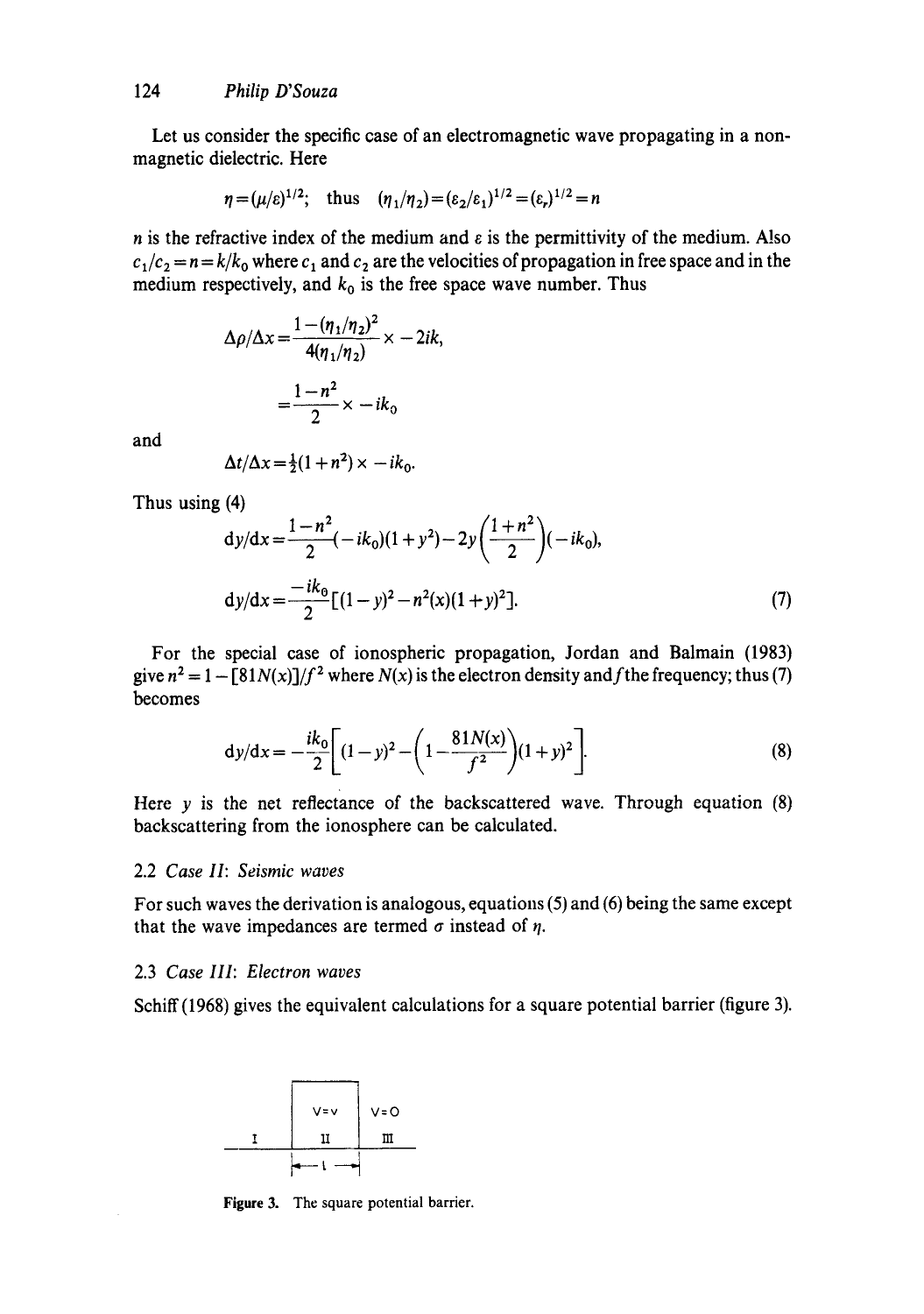$$
\rho_{\beta} = \frac{(k^2 + \beta^2)(1 - \exp(-2\beta l))}{(k + i\beta)^2 - (k - i\beta)^2 \exp(-2\beta l)}
$$
(9)

where  $\beta = \left(\frac{2m(V-E)}{\hbar^2}\right)^{1/2}, k = (2mE/\hbar^2)^{1/2},$ 

 $l$  is the barrier width and  $m$  the electronic mass. Thus

$$
d\rho/dx = (i/2k)(k^2 + \beta^2)
$$
  
\n
$$
t_B = \frac{i4k\beta \exp(-\beta l)}{(k + i\beta)^2 - (k - i\beta)^2 \exp(-2\beta l)}.
$$
 (10)

and 
$$
t_B = \frac{i4k\beta \exp(-\beta l)}{(k+i\beta)^2 - (k-i\beta)^2 \exp(-2\beta l)}.
$$
 (10)

Finally

Thus 
$$
dt/dx = (i/2k)(\beta^2 - k^2)
$$
.  
Finally

$$
dy/dx = \frac{i(k^2 + \beta^2)}{2k}(1 + y^2) - 2y\frac{i}{2k}(\beta^2 - k^2)
$$

K is independent of x but  $\beta$  will be a function of x depending on the nature of the barrier  $V(x)$ . Thus

$$
dy/dx = \frac{i}{2k} \left[ (1+y^2) \frac{2mV(x)}{\hbar^2} - \frac{4m}{\hbar^2} y(V(x) - 2E) \right].
$$
 (11)

## **3. An illustrative example**

As an illustrative example we assume the  $F1$  layer of the ionosphere to contain a uniform density of electrons of  $4 \times 10^{11}$  electrons/m<sup>3</sup> and extending from a height of 130 km to 230 km i.e. a width of 100 km. Now

$$
n^2 = 1 - [81N(x)]/f^2 = 1 - [81N(x)4\pi^2]/k_0^2c^2
$$

here  $c$  is the velocity of light. Accordingly (8) becomes

$$
dy/dx = -\frac{ik_0}{2} \left[ (1-y)^2 - \left( 1 - \frac{81N_0 4\pi^2}{c^2 k_0^2} \right) (1+y)^2 \right].
$$

For a uniform density  $N_0$ , the solution is

$$
y(k_0) = \frac{(k_c^2/k_0^2)\sin nk_0l}{(2 - (k_c/k_0)^2)\sin nk_0l + 2i(1 - k_c/k_0)^2)^{1/2}\cos k_0nl}
$$
(12)  

$$
k_c = \frac{81N_04\pi^2}{c^2} \text{ and } n^2 = 1 - (k_c/k_0)^2
$$

Here  $k$ 

 $= 0.192$ /metre

A plot of the envelope of  $|y(k)|$  vs k is shown in figure 4. It is interesting to note that there is significant reflection from this layer even above the critical frequency. Another note of significance is the existence of closely spaced nulls (not shown) but evident from